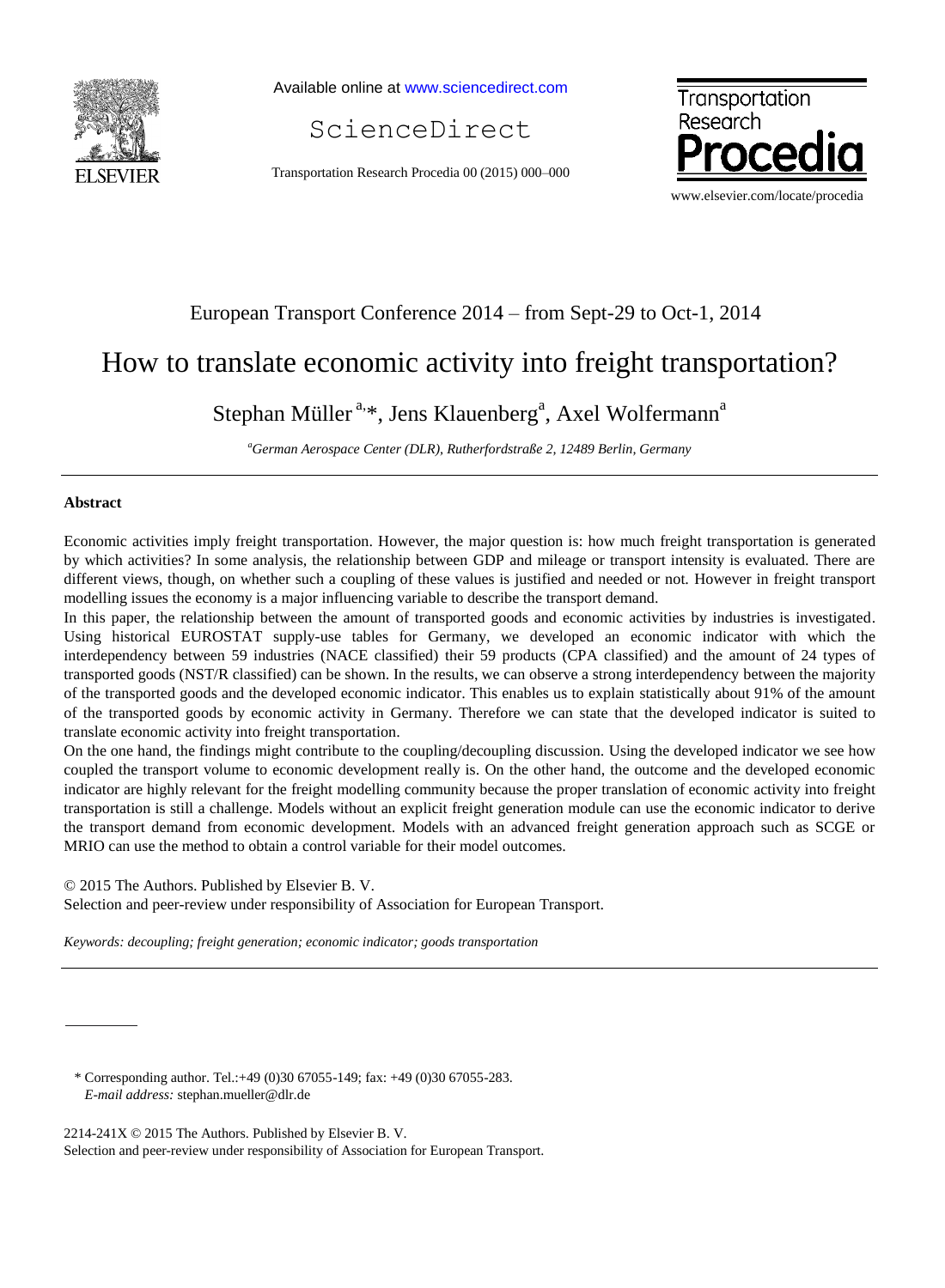#### **1. Introduction**

Freight transportation is implied by economic activities. However, the major question is: how much freight transportation is generated by which activities? In some analysis, the relationship between the growths of GDP and mileage or transport intensity is evaluated. There are different views, though, on whether such a coupling of these values is justified and needed or not. However, a discussion of disaggregated GDP per industry is proposed in the literature. There is less focus placed on the step before: the generated amount and type of goods that has to be transported and can be directly explained by specific economic activity. We place more attention on the meso-level underneath the relationship between the aggregated GDP and a macroscopic transport indicator in this paper, namely on the amount of type of goods.

In freight transport models there is a strong need for the assessment of the generated amount of freight that is transported. Most models are based on the description of the economy. "Essential for a model is the notion that developments in freight flow demand are the result of changes in economic structures that create a demand and a supply of goods in specific geographic regions and form the basis for transport flows between regions" (Tavasszy et al. (1999)).

The model types currently considered as most advanced, MRIO (multi-region input–output models) and SCGE (spatial computable general equilibrium model), use input-output tables to describe the economic interaction between industries and zones. As a result the money flow between zones is described in these models. However the translation of money flows into freight transportation is still a challenge. This leads to the guiding research question of this paper: How can we translate economic activity into freight transportation?

In this paper we provide a new indicator based on input-output tables, which finally enables the translation of the gross value added (GVA) of 59 distinguished industries into the amount of 24 types of transported goods. First we discuss the relevance of input-output tables and other data for transportation concerns, and provide a short overview on the coupling of economic and transportation activities. In chapter 3 we describe the derivation of the new economic indicator. An example of the calculation for the product type metal products is provided. Afterwards we can show the explanatory power of this indicator for the amount of transported goods in the case of Germany. Finally, we discuss the correlation between economic activity and freight transportation and close with an outlook on further research needs.

#### **2. Discussion of economic data according to freight transportation modelling**

A challenge for the freight modelling community is the availability of data. Economic data are described in different classifications and units to transportation data. The first describe money flows, the latter freight and service flows. In modelling philosophies, the transformation from money flows to freight flows, the filter in between, is done by introducing logistics issues (Tavasszy et al. (1998)). For the economy and transportation activities, macroscopic data are provided by statistical offices. This is not the case for logistics and therefore there is an empirical gap in the translation from economic activity into freight transportation.

#### *2.1. Relationship of economy and freight transportation*

The relation between economic activity and freight transportation has been analysed in the international literature from different points of view. On the one hand the suitability of GDP as economic indicator is discussed, on the other the question of the coupling or decoupling between economy and freight transport is analysed. We will give an overview on significant literature and show that there is a lack of useful economic indicators other than GDP for such analysis and that the disaggregated use of GDP or GVA proves to be a suitable solution.

Pastowski (1997) concluded that statistical trends show a close relation between freight transport and growth in GDP in past decades. But this is not a proof of a continuation of this trend in the future. McKinnon (2007) analysed GDP development and the volume of freight movement in the UK. Before giving his analysis, McKinnon reviews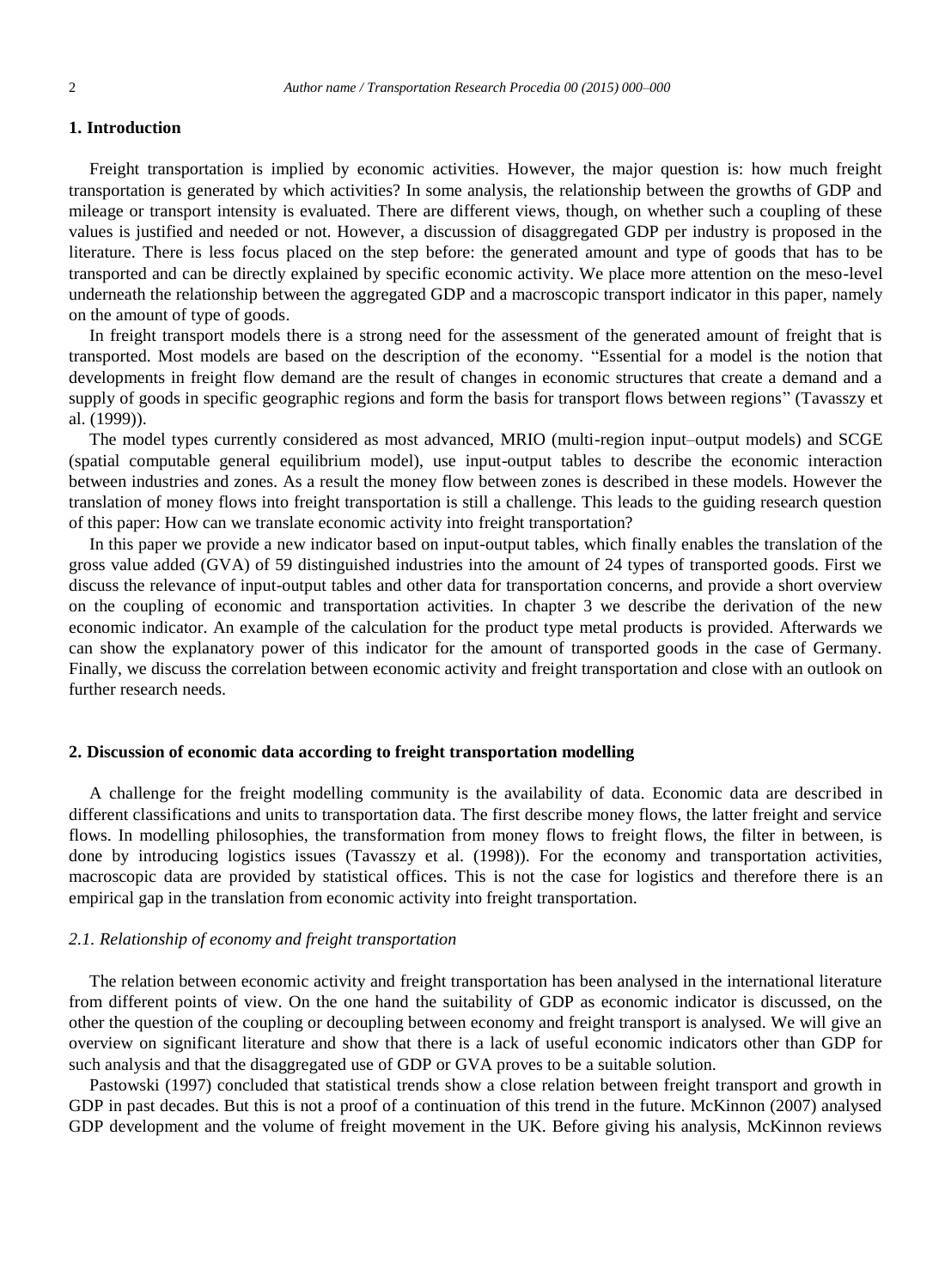further literature on the decoupling issue. For the UK McKinnon concludes that three causes out of a possible twelve are responsible for two-thirds of decoupling, which could be seen from aggregated data. The causes are the number of foreign road haulage operators, a decline in road transport's share of the modal split and increases in road freight cargo rates. All these three causes produce an apparently stronger decoupling than in other European countries and the USA. Lehtonen (2006) states that it is an apparent start of decoupling between GDP and road freight growth which is only partly to be seen. Kveiborg (2007) analysed economic growth and the development in freight traffic and freight transport in Denmark and points out that it is important to distinguish between industries. Furthermore the direct link between industries and goods in input-output analysis should not be a cause of great concern. Meersman and Van de Voorde (2013) analysed the relation between economic activity and freight transport. By using stability and co-integration tests they show that the aggregated use of GDP is not the best indicator for freight transport. They suggest alternatives to estimate the link between freight and economic-activity indicators, and conclude that disaggregated methods based on the microeconomic analysis of the behaviour of shippers and freight transport companies are needed. To bring such approaches to success, insights into developments in logistics are required. The German traffic prognosis used regional data on the structure and development of the economy (IWH (2006)) and partly the population to explain freight volume, whereas freight transport is a result of the model used. Different methods were used for the calculation of the development of inland traffic and transit traffic (ITP and BVU (2007)). Similar approaches were used for the current traffic prognosis (Intraplan and BVU (2014)). Unfortunately there is no statement on the quality of the resulting explanation. The authors will follow the given analysis and carry out their own regression analyses, clearly stating each single step for further discussion.

In the literature there is no better indicator given for the analysis of freight transport development and economic activity at the national level. In the next chapters, the data need of freight models concerning the freight generation modelling step and the suitability of supply-use tables are shown.

#### *2.2. What do transportation models need and what do they use?*

We investigated European large-scale freight models for their approaches to the translation of the economy into freight transport demand. We analysed models with an explicit freight generation approach and not those European models with external freight demand matrices as input. The models in our scope were the Italian National Model System (SIMPT) (e.g. Wang (2012)), the Netherlands model SMILE+ (e.g. Tavasszy et al. (1998)), the German model for national planning (ITP and BVU (2007)), the Norwegian model NEMO (e.g. Hovi and Vold (2003)), the Swedish model SAMGODS (e.g. Karlsson et al. (2012), SAMPLAN (2001)) the European model ASTRA (e.g. iTREN-2030 (2010)) and finally the Austrian model ETMOS (e.g. WIFO (2010)). Five models using (regional) input-output tables to describe the economic interaction of industries and regions. Values of goods are applied to translate money flows into freight flows. To find the right value of goods is a challenge because their values vary strongly between regions, industries, value-chain levels, etc. Supply-use tables are used in SMILE+ to create product chains and production networks. The next step in SMILE+ handles trade and describes economic activity. Thereafter a complex consideration of logistics translates economic activities into transportation. The German national planning model has integrated functions of the generation and attraction of goods. Within these functions for each good structure, values are weighted. The structure values consist of the GVA of up to three industries and sometimes the population. There is no publication on how the used structural values correlate to the freight volume demand, so the status assessment is not possible for externals.

The major indicator in models is GDP. "There are good reasons to use GDP, or any other indicator of economic output, as the freight flows are nothing more than the physical representation of the trade patterns captured in these indicators" (Holguin-Veras et al. (2011)). We see that these models need a conversion from money into freight. However, this conversion is crucial and affected by a lack of suitable data. A methodology to justify the model outcomes in sense of providing a test variable for the result of detailed trade and logistic modelling is needed because of the data gap. Moreover such a methodology is able to contribute to a freight generation approach for those models which currently don't have one included.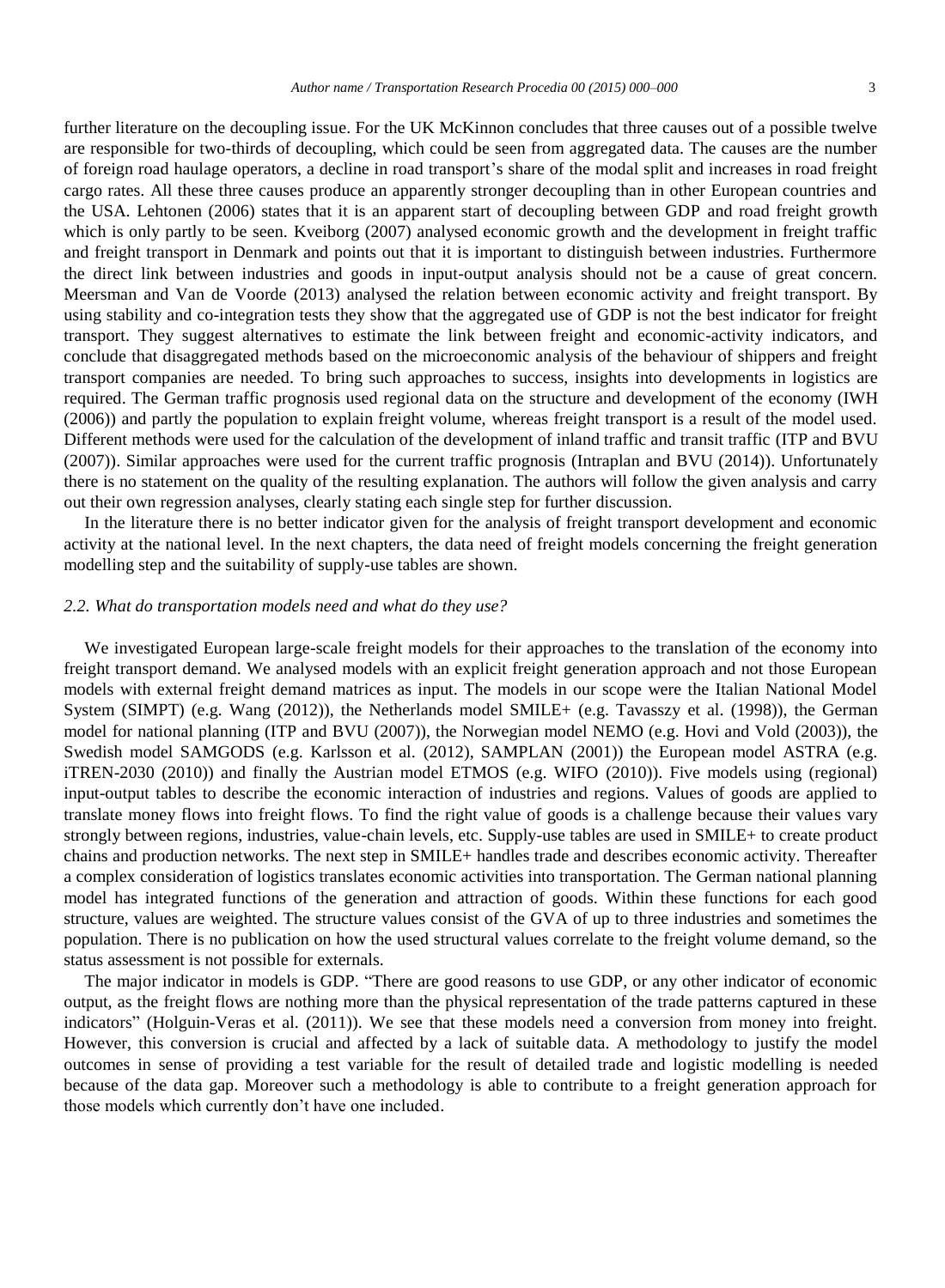#### *2.3. The relevance of supply-use tables for freight transportation*

Economy interaction occurs with money flows, information flows and product exchange. For freight transportation concerns, we are interested in the product exchange or, more precisely, in the goods flows. Money flows and freight flows can be different. For example: when the freight has interim stops for consolidation or a mode shift, each single trip will be counted in the statistics. That means the same ton of freight can be counted several times. This logistics dimension between economic relation and economic freight exchange is difficult to capture. There is a natural difference in statistics on the production of goods and their transport.

The general information how an industry is related to which products on the supply and on the use side is contained in supply-use tables (also known as make-use tables). Supply-use tables are a subset of input-output tables. While, in input-output-tables, the relationship between business sectors to business sectors is shown, in supply-use tables the business sectors are related to products. Supply tables consider the cost of production from a business sector to a product. Use tables reveal the use of products by industry with delivery costs. Reading supply tables row by row (product by product), it is possible to evaluate the contribution of an economic sector to the production of a particular product group. The unit in which the relation is expressed is generally basic prices. Use tables, read product by product, show the input of products to industries at purchasers' prices (EUROSTAT (2008)).

To overcome the gap between economic and transport statistics we need a synthetic indicator. This indicator translates economic activity into related freight transport demand. The development of such an indicator is applied in the next chapter. A detailed example of the calculation process is given for the type of good 'metal products'.

#### **3. The development of an economic indicator to explain freight transportation demand**

In this chapter we provide the methodology to the developed indicator and utilized data. We did two major steps of work for the economic indicator. The first step was the use of the information on how much the industries supply or use specific products. Additional to this information is GVA our main descriptive factor for economic development. The second step is the reference of products to transported goods.

#### *3.1. Added value with products*

The database of supply-use tables is available at EUROSTAT for the years 1995-2007 (EUROSTAT (2013a)). In this period the industries are classified in NACE rev. 1.1 [\(Nomenclature](http://en.wikipedia.org/wiki/Nomenclature) statistique des activités économiques dans la Communauté européenne) and the products are classified in CPA 2002 (Classification of Products by Activity). The GVA in the NACE rev. 1 classification is also available for this period on EUROSTAT (EUROSTAT (2013b)). In our research, we used a sample of these data for Germany.

First we had to build a contribution function which is applied to the supply tables and also to the use tables with the variable GVA in form of Eq. 1 for each product.

Using the supply tables' information per row enables us to know which industries produce the same products. To obtain α we scaled each row to 1. This was done for each year. We then processed a specific α for each industryproduct combination which can be used in the contribution function. The scaling was done in the same way for the use tables. Here the value  $\alpha$  expresses the share of an industry to use a product group for value adding. Please note that two separated  $\alpha$  were calculated, one is based on supply tables and one is based on use tables.

$$
\widehat{\mathrm{EI}}_i = \sum_j (\alpha_{i,j} \cdot \mathrm{GVA}_j) \tag{1}
$$

- $\widehat{E}$  : CPA classified economic indicator  $(\widehat{\epsilon})$
- i: index for products (CPA divisions)
- j: index for economic activities (NACE division)
- α: relevance of economic activity j for use or supply a product i
	- with  $\sum_{i=1}^{\infty}$  a<sub>i,j</sub> = 1 for each product i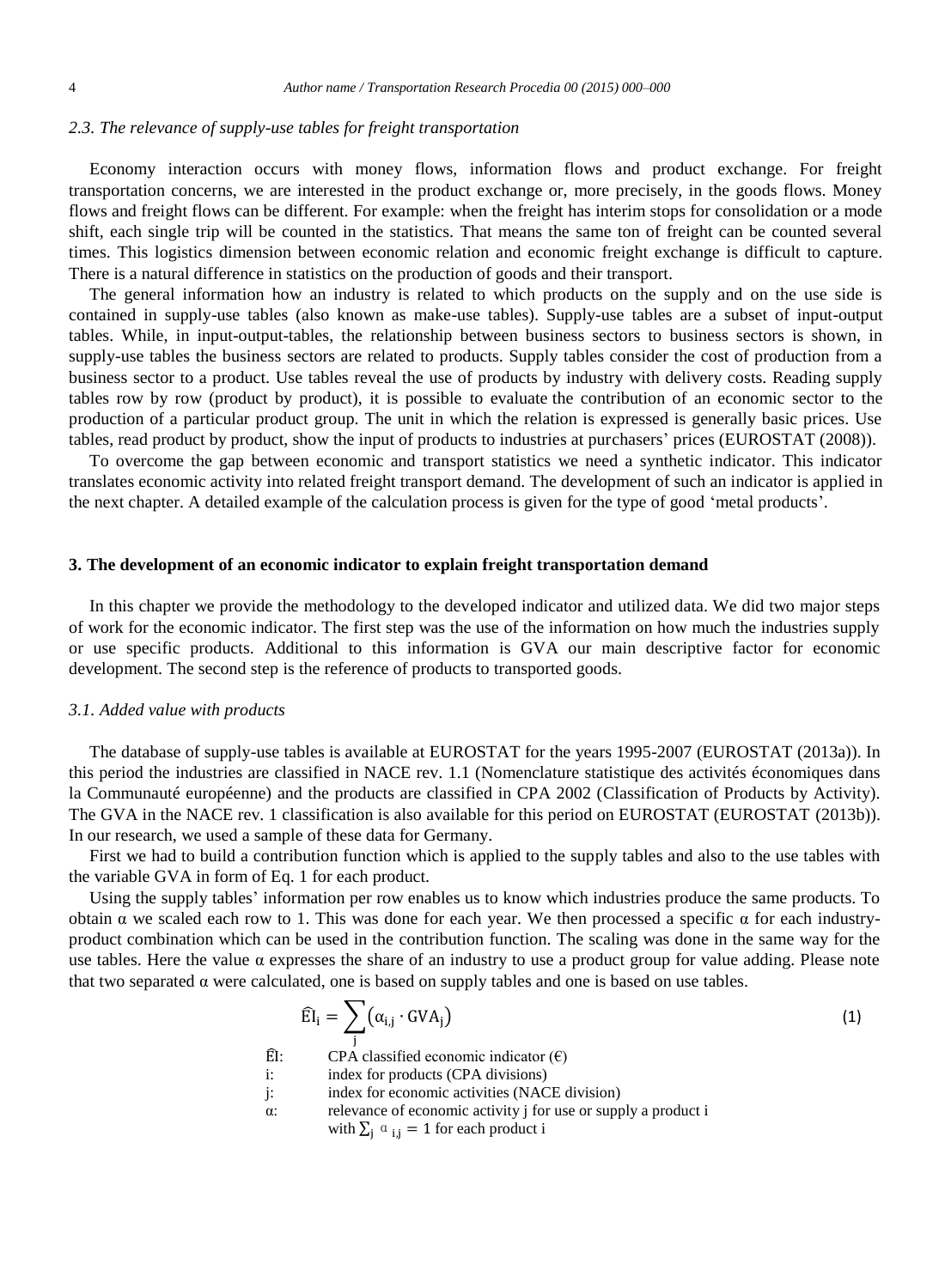Multiplying  $\alpha$  per industry with the GVA per industry and the summing up per product group finalises the first step of the set-up of the indicator. Please note: because of the two versions of  $\alpha$ , we also obtained two versions of the indicator. Both are used to investigate the relationship between the indicator and freight transportation. However, up to now we have used economic products instead of transport goods, classified in CPA which is an economic classification. Therefore the next step is to refer economic products to transported goods.

#### *3.2. Reference of economic products to transported goods*

Transported freight is referred to the classification NST/R until 2007 and economic information is referred to CPA. The first one is counted in tons, the latter one in euros. There is no unique reference of CPA to NST/R. Thus we had to construct a bridge matrix to overcome this data gap (WIFO (2010)). In our case, we want to achieve the level of NST/R-24 where 24 types of goods are distinct. The challenge is to refer 59 products (CPA) to 24 transport goods. A basic notation is that not all economic goods are transported goods. We have to exclude services which may generate traffic but no freight transportation. The CPA contains 59 products numbered from 1 to 95. The physical goods which we may refer to freight transportation on road, rail or waterway, are goods up to number 37 (secondary raw materials). All products thereafter have negligible relevance for freight transportation because of their service character. By the use of relevant literature (Statistisches Bundesamt (2008), Amtsblatt der Europäischen Gemeinschaften (1998), WIFO (2010), TRAFICO et al. (2009), Eurostat (2014) and STATISTIK AUSTRIA (2014)) we created a bridge matrix (see Table 1) with a key that enables us to refer CPA classified goods to NST/R-24 classified goods. The reference key is hard to validate because there is no opportunity to prove it because of the lack of data. Therefore we varied the  $\beta$  by  $+/-10\%$  to test the robustness of the regression results later. We have seen no greater changes in the results what gives confidence in the developed bridge matrix. In the future the bridge matrix will have less relevance because the NST-2007 classification has been introduced since 2007 and can be referred directly to CPA classified goods. Unfortunately at the moment we are lacking time-series data for NST-2007 classified goods which are necessary for the statistical analysis. The bridge matrix we developed and applied is shown in Table 1 and can be read using Eq. 2.

$$
EI_k = \sum_{i} (\widehat{EI}_i \cdot \beta_{i,k})
$$
(2)  
EI:  
economic indicator (€)  
î: CPA classified economic indicator (€)  
i: index for products (CPA divisions 1-37)  
k: index for commodities (NST/R-24 with 24 sub-chapters)  
β: weight of product (CPA-classification) for commodity (NST-classification)  

$$
\sum_{i} \beta_{i,k} = 1 \text{ for each commodity k}
$$

For the correlation analysis between economic activity and freight transportation, we used EUROSTAT data for the transport modes of road (EUROSTAT (2012)), rail (EUROSTAT (2013c)) and inland waterways (EUROSTAT (2013d)) as the reference for freight transport in the correlation analysis. The data is for the available period 1999- 2007 and covers domestic German freight transport, the import and the export of freight. In the next chapter, we demonstrate the calculation of the economic indicator for the product group NST/R-13 (metal products). The correlation of the economic indicator for all types of goods and the transported freight is shown in chapter 4.

#### *3.3. Example of the calculation of the indicator for the NST/R-24 product group 6 (metal products)*

In this chapter, the processing steps to obtain the indicator are demonstrated for the NST/R-24 type of good 13 (metal products) to provide a comprehensible tool to repeat our methodology. The processing is the same for supply and for use tables (SUT), therefore we limit our depiction to the calculation based on supply tables.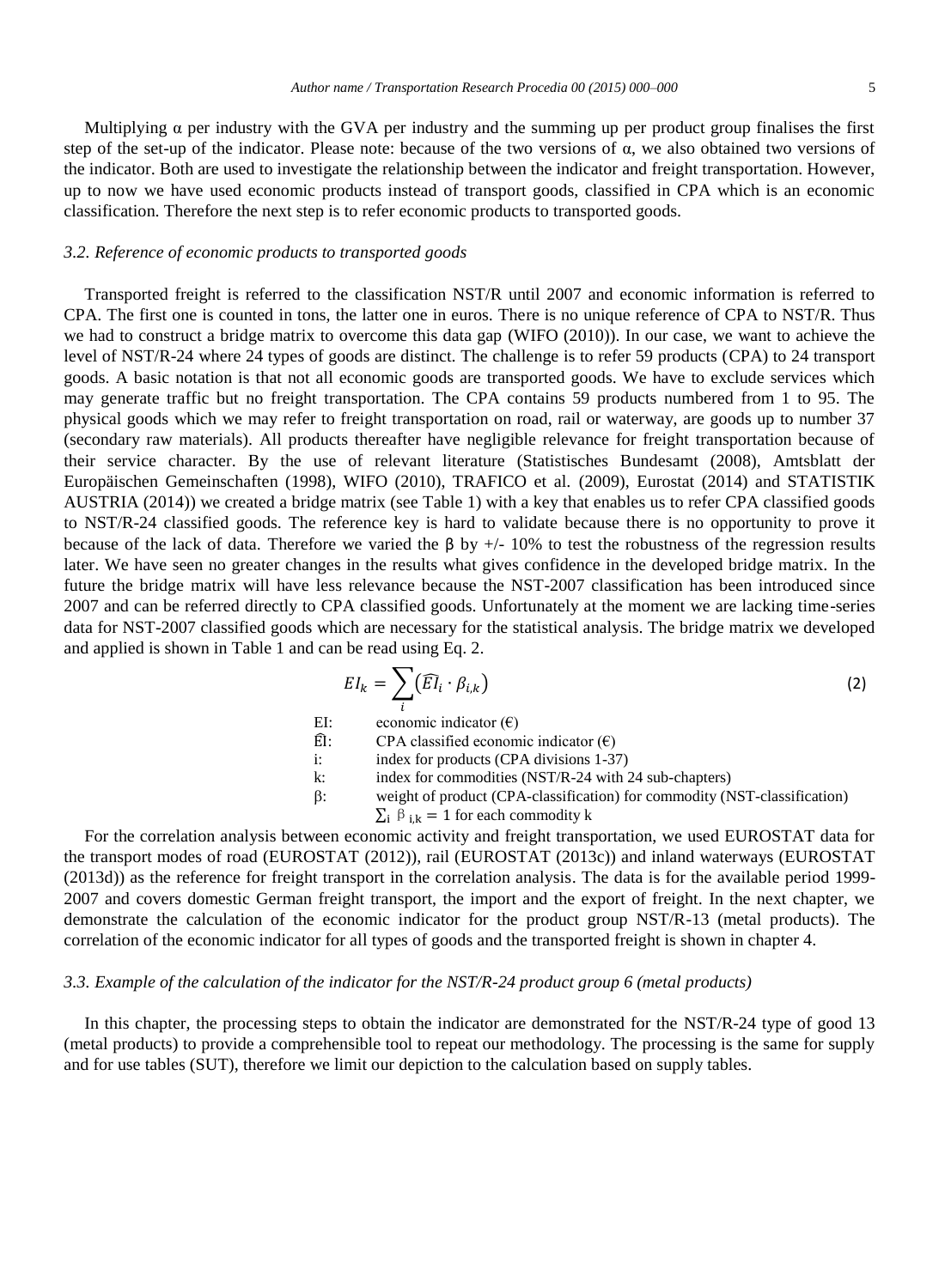Table 1: Bridge matrix from CPA to NST/R-24 classified goods

| $NST/R-24$ | <b>CPA</b> | $\beta_{i,j}$ | $NST/R-24$ | <b>CPA</b> | $\beta_{i,j}$ | <b>NST/R-24</b> | <b>CPA</b> | $\beta_{i,j}$ |
|------------|------------|---------------|------------|------------|---------------|-----------------|------------|---------------|
| 01         | 01         | 0.33          | 13         | 27         | 0.51          | 24              | 01         | 0.1           |
| 02         | 01         | 0.36          | 14         | 26         | 0.88          | 24              | 05         | 0.2           |
| 03         | 01         | 0.12          | 15         | 14         | 1             | 24              | 12         | $\mathbf{1}$  |
| 03         | 05         | 0.34          | 16         | 24         | 0.09          | 24              | 15         | 0.1           |
| 04         | 02         | 1             | 16         | 25         | 0.06          | 24              | 16         | 0.8           |
| 04         | 20         | $\mathbf{1}$  | 17         | 24         | 0.01          | 24              | 17         | 0.3           |
| 05         | 17         | 0.07          | 17         | 25         | 0.01          | 24              | 18         | 0.3           |
| 05         | 18         | 0.07          | 18         | 24         | 0.85          | 24              | 19         | 0.3           |
| 05         | 19         | 0.07          | 18         | 25         | 0.59          | 24              | 21         | 0.2           |
| 05         | 36         | 0.06          | 19         | 21         | 0.8           | 24              | 22         | $\mathbf{1}$  |
| 05         | 37         | 0.07          | 20         | 29         | $0.8\,$       | 24              | 24         | 0.05          |
| 06         | 15         | 0.9           | 20         | 30         | 0.33          | 24              | 25         | 0.34          |
| 06         | 16         | 0.2           | 20         | 31         | 0.7           | 24              | 26         | 0.05          |
| 07         | 01         | 0.09          | 20         | 32         | 0.33          | 24              | 27         | 0.05          |
| 07         | 05         | 0.46          | 20         | 33         | 0.33          | 24              | 28         | 0.1           |
| 08         | 10         | 1             | 20         | 34         | 0.9           | 24              | 29         | 0.2           |
| 09         | 11         | 0.01          | 20         | 35         | 0.9           | 24              | 30         | 0.67          |
| 09         | 23         | 0.01          | 21         | 28         | 0.22          | 24              | 31         | 0.3           |
| 10         | 11         | 0.99          | 21         | 27         | 0.16          | 24              | 32         | 0.67          |
| 10         | 23         | 0.99          | 22         | 26         | 0.07          | 24              | 33         | 0.67          |
| 11         | 13         | 0.92          | 23         | 17         | 0.63          | 24              | 34         | 0.1           |
| 11         | 27         | 0.25          | 23         | 18         | 0.63          | 24              | 35         | 0.1           |
| 12         | 13         | 0.08          | 23         | 19         | 0.63          | 24              | 36         | 0.34          |
| 12         | 27         | 0.03          | 23         | 36         | 0.6           | 24              | 37         | 0.25          |
| 13         | 28         | 0.68          | 23         | 37         | 0.68          |                 |            |               |

As we can see in Table 1, the CPA products '27' and '28' are relevant for NST/R-24 product 13. The first processing step is the calculation of the weighting factors (α). The SUT are evaluated horizontally: the contribution of each industry to each product group is measured in production values (PV) and consumption values (CV). The weighting factor is the percentage of a PV to the sum over the PV or the CV to the sum over the CV. The row sum of the weighting factors per product group is 1. The resulting weighting factors  $(\alpha)$  for the product group 13 when using the supply table are exemplary shown in Table 2.

The second processing step is the set-up of a contribution function, supply and use table based, for each product group. The function has the form as shown in Eq. 1. The GVA of an industry (EUROSTAT (2013b)) is multiplied with the specific weighting factors. Thereafter the sum over the contribution function (supply table based) was built to obtain the indicator classified per CPA (see Table 3).

The third processing step is the transformation of the CPA classified indicator to an NST/R-24 classified indicator under the use of Table 1. The specific formula for the NST/R-24 group 13 is given in Eq. 3.

$$
EI_{13,y} = \widehat{EI}_{27,y} \cdot 0.51 + \widehat{EI}_{28,y} \cdot 0.68
$$
 (3)

| EI: | economic indicator $(\epsilon)$                |
|-----|------------------------------------------------|
| Êŀ. | CPA classified economic indicator $(\epsilon)$ |
| V:  | year                                           |

| Table 2: Example of the weighting factors of the NACE industries the use of CPA products for the contribution function |  |  |  |
|------------------------------------------------------------------------------------------------------------------------|--|--|--|
|                                                                                                                        |  |  |  |

|             |               | 1999              | 2000          |               | 2001          |               | 2002          |               | $\cdots$      |               |
|-------------|---------------|-------------------|---------------|---------------|---------------|---------------|---------------|---------------|---------------|---------------|
| <b>NACE</b> | <b>CPA 27</b> | CPA <sub>28</sub> | <b>CPA 27</b> | <b>CPA 28</b> | <b>CPA 27</b> | <b>CPA 28</b> | <b>CPA 27</b> | <b>CPA 28</b> | <b>CPA 27</b> | <b>CPA 28</b> |
| $1 - 23$    |               |                   |               |               | $\cdots$      |               |               |               |               |               |
| 24          | 0.01802       | 0.00027           | 0.00895       | 0.00031       | 0.00537       | 0.00031       | 0.00566       | 0.00045       |               |               |
| 25          | 0.00113       | 0.00650           | 0.00164       | 0.00622       | 0.00170       | 0.00586       | 0.00102       | 0.00788       |               |               |
| 26          | 0.00062       | 0.00203           | 0.00101       | 0.00190       | 0.00045       | 0.00192       | 0.00053       | 0.00205       |               |               |
| 27          | 0.93253       | 0.01508           | 0.94620       | 0.01667       | 0.95381       | 0.01587       | 0.95775       | 0.01519       | $\cdots$      |               |
| 28          | 0.01899       | 0.92104           | 0.01906       | 0.92076       | 0.01560       | 0.92730       | 0.01331       | 0.91630       |               |               |
| 29          | 0.00625       | 0.02139           | 0.00600       | 0.01557       | 0.00724       | 0.01553       | 0.00650       | 0.01918       |               |               |
| 30          | 0             | 0.00037           | 0             | 0.00085       | 0             | 0.00058       | 0             | 0.00060       |               |               |
| 31-95       |               |                   |               |               | $\cdots$      |               |               |               |               |               |
| sum         | 1.0           | 1.0               | 1.0           | 1.0           | 1.0           | 1.0           | 1.0           | 1.0           | 1.0           | 1.0           |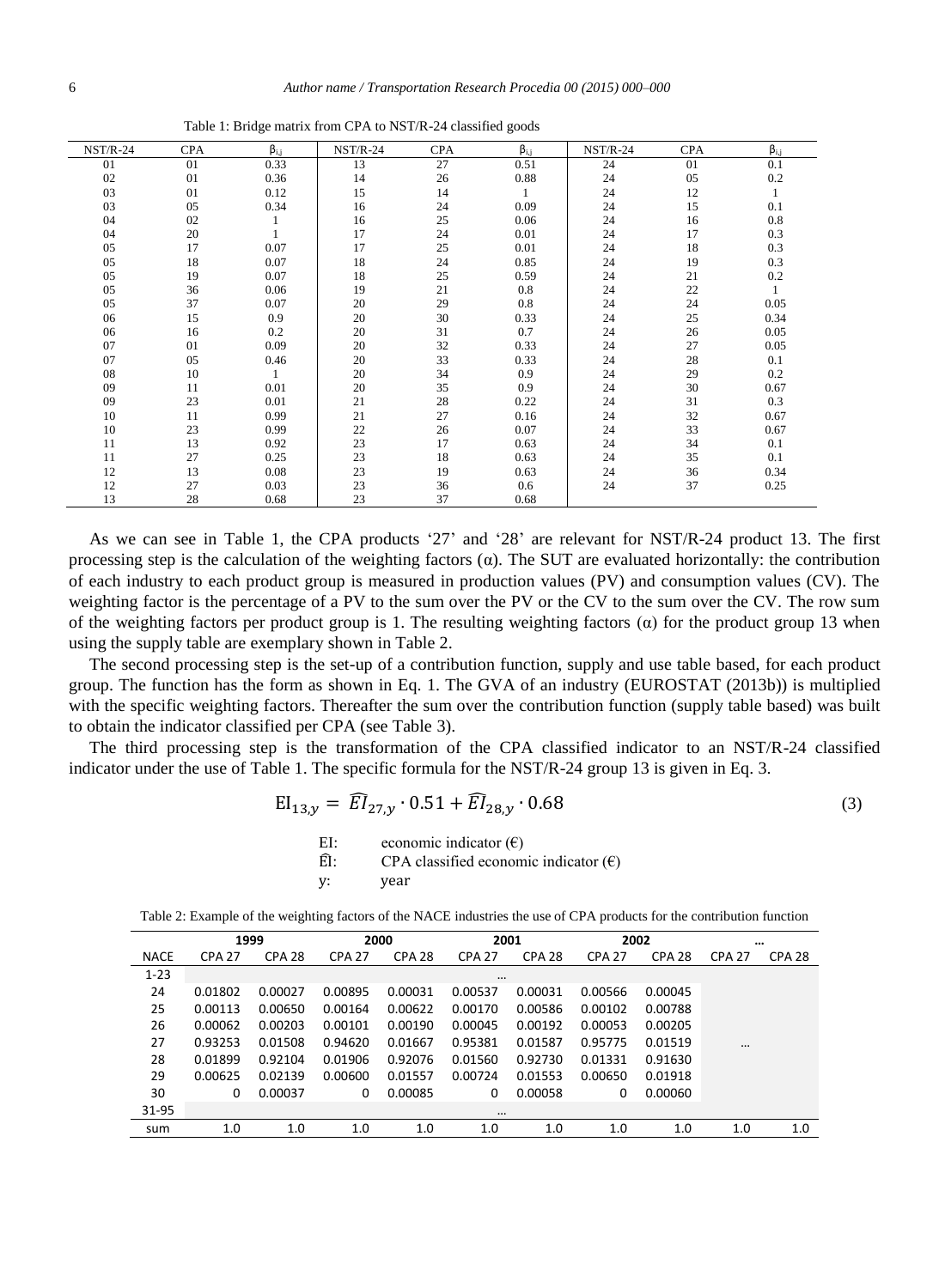|             | 1999          |                   | 2000          |                   | 2001          |                   | 2002          |               | $\cdots$      |               |
|-------------|---------------|-------------------|---------------|-------------------|---------------|-------------------|---------------|---------------|---------------|---------------|
| <b>NACE</b> | <b>CPA 27</b> | CPA <sub>28</sub> | <b>CPA 27</b> | CPA <sub>28</sub> | <b>CPA 27</b> | CPA <sub>28</sub> | <b>CPA 27</b> | <b>CPA 28</b> | <b>CPA 27</b> | <b>CPA 28</b> |
| $1 - 23$    |               |                   |               |                   | $\cdots$      |                   |               |               |               |               |
| 24          | 709           | 11                | 371           | 13                | 230           | 13                | 249           | 20            |               |               |
| 25          | 22            | 128               | 34            | 130               | 34            | 117               | 21            | 165           |               |               |
| 26          | 10            | 33                | 17            | 32                | 7             | 30                | 8             | 30            |               |               |
| 27          | 15,774        | 255               | 14,155        | 249               | 16,701        | 278               | 16,808        | 267           | $\cdots$      |               |
| 28          | 698           | 33,839            | 770           | 37,189            | 616           | 36,628            | 502           | 34,554        |               |               |
| 29          | 353           | 1,209             | 371           | 964               | 461           | 989               | 408           | 1,205         |               |               |
| 30          | 0             | 2                 | 0             | 5                 | 0             | 3                 | 0             | 3             |               |               |
| 31-95       |               |                   |               |                   | $\cdots$      |                   |               |               |               |               |
| sum         | 19,388        | 37,206            | 17,001        | 40.500            | 19,254        | 39,749            | 19.143        | 37,998        |               |               |

Table 3: Example of the CPA classified economic indicator EÎ

The final indicator for NST/R-24 (13), based on the supply tables, is shown in Table 4 for each year. The related tonnage of the NST/R-24 type of good 13 is referred to the years.

Table 4: Processed indicators (supply-table-based) for each year and the tonnage of NST/R-24 group 13

|      | Indicator | Tonnage    |
|------|-----------|------------|
|      | [Mio. €1  | [1000t]    |
| 1999 | 35190.65  | 153,966.60 |
| 2000 | 36260.85  | 150,479.00 |
| 2001 | 36853.41  | 160,020.00 |
| 2002 | 35664.69  | 148,537.00 |
| 2003 | 36304.04  | 148,769.00 |
| 2004 | 36918.72  | 158,734.00 |
| 2005 | 37631.09  | 150,849.00 |
| 2006 | 43775.16  | 171,428.00 |
| 2007 | 43885.81  | 182,683.72 |

A linear regression between the indicator and the tonnage of NST/R-24 (13) can be done now. The result of the correlation analysis in our example is  $R^2$ =0.828.

In the following section, we show the results of the described methodology applied for Germany and for all 24 types of transported goods.

#### **4. The correlation between economic activity and freight transportation**

The data processing described in chapter 3 is done for all NST/R-24 in a database (postgreSQL). The resulting indicators based on supply and use tables are shown in the following tables (see Table 5 and 6).

We conducted a linear regression analysis with  $R^2$  as the indicator for the fitness. The regression analysis was done in two ways. The first is looking for the correlation between the transported tons per type of good with the economic indicator based on the supply tables. The second analysis used the indicator based on the use tables. The results of the correlation for both analyses are shown in Table 7. We can observe that some products can be explained by the indicator based on the supply tables, others based on the use tables, some products have a strong correlation to both indicators. 12 product groups have a  $\mathbb{R}^2 > 0.5$  and represent about 75% of the transported amount of goods in Germany in 2007. A statistical significance we found for 91% of the goods. These types of goods and the best  $R^2$  value are marked bolt in Table 8 and some graphical examples are provided in Fig. 1. However the remaining 9% of the transported amount of goods cannot be explained by any of both indicators.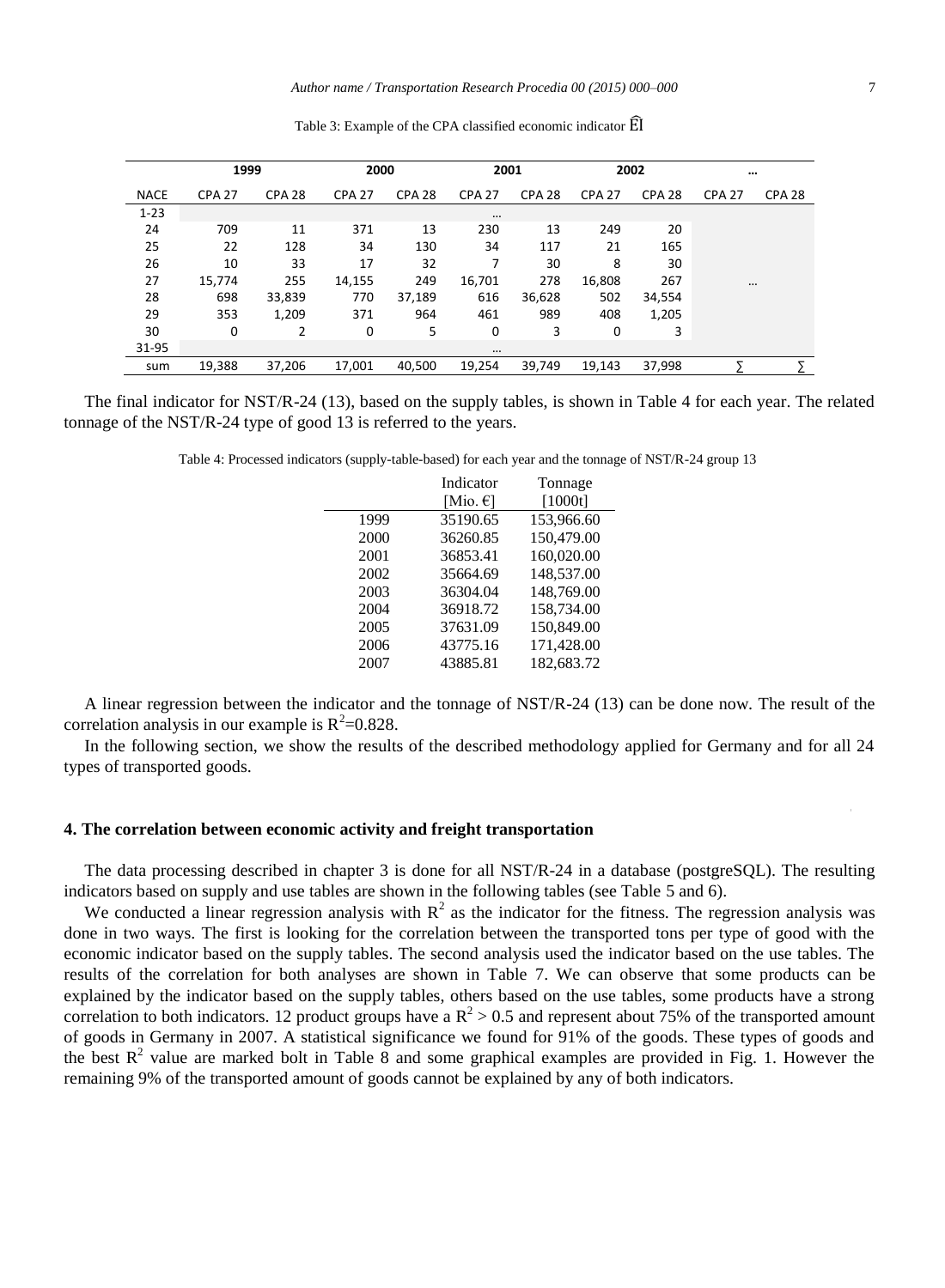| Table 5: Supply-table-based indicators for Germany |  |
|----------------------------------------------------|--|
|                                                    |  |

| Type of good | 1999               | 2000     | 2001     | 2002               | 2003     | 2004               | 2005     | 2006               | 2007               |
|--------------|--------------------|----------|----------|--------------------|----------|--------------------|----------|--------------------|--------------------|
| $(NST/R-24)$ | [Mio. $\epsilon$ ] | [Mio. €] | [Mio. €] | [Mio. $\epsilon$ ] | [Mio. €] | [Mio. $\epsilon$ ] | [Mio. €] | [Mio. $\epsilon$ ] | [Mio. $\epsilon$ ] |
|              | 7,786              | 6,498    | 7,369    | 7,244              | 6,211    | 7,366              | 5,653    | 4,887              | 4,901              |
| 2            | 8,494              | 7,088    | 8,039    | 7,902              | 6,775    | 8,035              | 6,167    | 5,332              | 5,346              |
| 3            | 2,899              | 2,441    | 2,734    | 2,692              | 2,354    | 2,757              | 2,120    | 1,859              | 1,867              |
| 4            | 11,810             | 12,557   | 11,210   | 10,954             | 10,320   | 11,193             | 10,212   | 10,401             | 10,270             |
| 5            | 1,969              | 1,866    | 1,841    | 1,887              | 1,896    | 2,015              | 2,003    | 2,062              | 2,130              |
| 6            | 31,496             | 33,657   | 30,848   | 31,770             | 33,711   | 33,747             | 34,206   | 33,293             | 32,030             |
| 7            | 2,215              | 1,878    | 2,083    | 2,054              | 1,823    | 2,115              | 1,629    | 1,443              | 1,452              |
| 8            | 4,639              | 6,195    | 5,089    | 4,980              | 3,891    | 4,178              | 3,326    | 4,188              | 4,971              |
| 9            | 75                 | 93       | 108      | 83                 | 62       | 73                 | 65       | 82                 | 66                 |
| 10           | 7,395              | 9,220    | 10,687   | 8,227              | 6,176    | 7,243              | 6,420    | 8,138              | 6,575              |
| 11           | 72,317             | 4,250    | 4,814    | 4,786              | 4,484    | 4,481              | 4,937    | 5,845              | 5,740              |
| 12           | 6,449              | 510      | 578      | 574                | 538      | 538                | 592      | 701                | 689                |
| 13           | 35,191             | 36,261   | 36,853   | 35,665             | 36,304   | 36,919             | 37,631   | 43,775             | 43,886             |
| 14           | 16,932             | 16,844   | 15,462   | 14,291             | 14,070   | 13,542             | 13,542   | 14,525             | 14,327             |
| 15           | 8,851              | 7,437    | 6,974    | 5,796              | 6,776    | 6,109              | 7,122    | 7,506              | 7,725              |
| 16           | 4,773              | 5,036    | 5,090    | 5,276              | 5,315    | 5,562              | 5,688    | 5,875              | 6,056              |
| 17           | 601                | 635      | 638      | 662                | 666      | 699                | 713      | 738                | 759                |
| 18           | 45,576             | 48,085   | 48,575   | 50,362             | 50,724   | 53,093             | 54,285   | 56,080             | 57,797             |
| 19           | 8,017              | 7,800    | 8,020    | 8,633              | 8,796    | 9,012              | 8,776    | 8,796              | 8,511              |
| 20           | 132,841            | 144,398  | 151,559  | 150,004            | 157,793  | 161,498            | 165,899  | 177,468            | 192,321            |
| 21           | 11,288             | 11,646   | 11,827   | 11,443             | 11,656   | 11,855             | 12,076   | 14,046             | 14,084             |
| 22           | 1,347              | 1,340    | 1,230    | 1,137              | 1,119    | 1,077              | 1,077    | 1,155              | 1,140              |
| 23           | 18,712             | 17,768   | 17,546   | 18,000             | 18,104   | 19,267             | 19,154   | 19,739             | 20,409             |
| 24           | 110,094            | 122,809  | 119,806  | 116,822            | 118,560  | 121,266            | 125,957  | 131,568            | 137,945            |

Table 6: Use-table-based indicator for Germany

| Type of good   | 1999               | 2000     | 2001     | 2002               | 2003               | 2004     | 2005     | 2006               | 2007     |
|----------------|--------------------|----------|----------|--------------------|--------------------|----------|----------|--------------------|----------|
| $(NST/R-24)$   | [Mio. $\epsilon$ ] | [Mio. €] | [Mio. €] | [Mio. $\epsilon$ ] | [Mio. $\epsilon$ ] | [Mio. €] | [Mio. €] | [Mio. $\epsilon$ ] | [Mio. €] |
|                |                    |          |          |                    |                    |          |          |                    |          |
|                | 12,605             | 13,437   | 12,687   | 13,256             | 14,196             | 14,070   | 14,044   | 14,392             | 14,129   |
| $\overline{c}$ | 13,751             | 14,659   | 13,840   | 14,461             | 15,487             | 15,349   | 15,321   | 15,700             | 15,414   |
| 3              | 16,751             | 17,475   | 16,597   | 17,176             | 18,448             | 18,319   | 18,868   | 19,116             | 18,949   |
| 4              | 61,466             | 62,049   | 59,816   | 57,313             | 55,181             | 54,763   | 49,851   | 51,121             | 52,280   |
| 5              | 7,676              | 8,014    | 8,070    | 8,233              | 8,990              | 8,362    | 8,371    | 8,581              | 8,961    |
| 6              | 41,368             | 42,468   | 41,863   | 43,490             | 43,901             | 45,099   | 46,156   | 45,721             | 46,109   |
| 7              | 19,899             | 20,696   | 19,673   | 20,332             | 21,847             | 21,700   | 22,448   | 22,707             | 22,540   |
| 8              | 27,585             | 29,109   | 24,315   | 26,197             | 26,257             | 30,960   | 31,540   | 31,824             | 36,987   |
| 9              | 697                | 647      | 680      | 646                | 647                | 630      | 630      | 682                | 693      |
| 10             | 68,968             | 64,038   | 67,276   | 63,986             | 64,005             | 62,395   | 62,418   | 67,485             | 68,560   |
| 11             | 27,494             | 25,237   | 27,709   | 27,311             | 26,673             | 26,722   | 28,509   | 32,400             | 32,565   |
| 12             | 2,704              | 2,505    | 2,731    | 2,693              | 2,649              | 2,653    | 2,812    | 3,175              | 3,207    |
| 13             | 52,841             | 54,105   | 54,683   | 53,750             | 55,270             | 55,757   | 55,913   | 59,924             | 63,340   |
| 14             | 60,907             | 58,496   | 54,760   | 52,960             | 52,075             | 51,025   | 49,101   | 49,820             | 51,733   |
| 15             | 52,512             | 45,900   | 42,663   | 40,302             | 40,416             | 38,942   | 38,194   | 38,814             | 39,599   |
| 16             | 7,092              | 7,119    | 7,129    | 7,286              | 7,465              | 7,595    | 7,560    | 7,852              | 8,210    |
| 17             | 973                | 974      | 973      | 990                | 1,014              | 1,028    | 1,023    | 1,061              | 1,112    |
| 18             | 68,273             | 68,515   | 68,598   | 70,070             | 71,798             | 73,015   | 72,678   | 75,482             | 78,934   |
| 19             | 29,093             | 27,517   | 28,078   | 28,179             | 28,728             | 29,236   | 29,671   | 29,676             | 30,252   |
| 20             | 183,309            | 203,331  | 209,400  | 216,908            | 221,837            | 225,858  | 229,966  | 234,243            | 249,890  |
| 21             | 16,906             | 17,317   | 17,497   | 17,197             | 17,682             | 17,840   | 17,888   | 19,171             | 20,265   |
| 22             | 4,845              | 4,653    | 4,356    | 4,213              | 4,142              | 4,059    | 3,906    | 3,963              | 4,115    |
| 23             | 72,444             | 74,877   | 75,589   | 77,086             | 84,116             | 78,441   | 78,629   | 80,643             | 84,279   |
| 24             | 299,416            | 293,775  | 294,094  | 302,749            | 312,283            | 313,232  | 314,565  | 325,422            | 338,661  |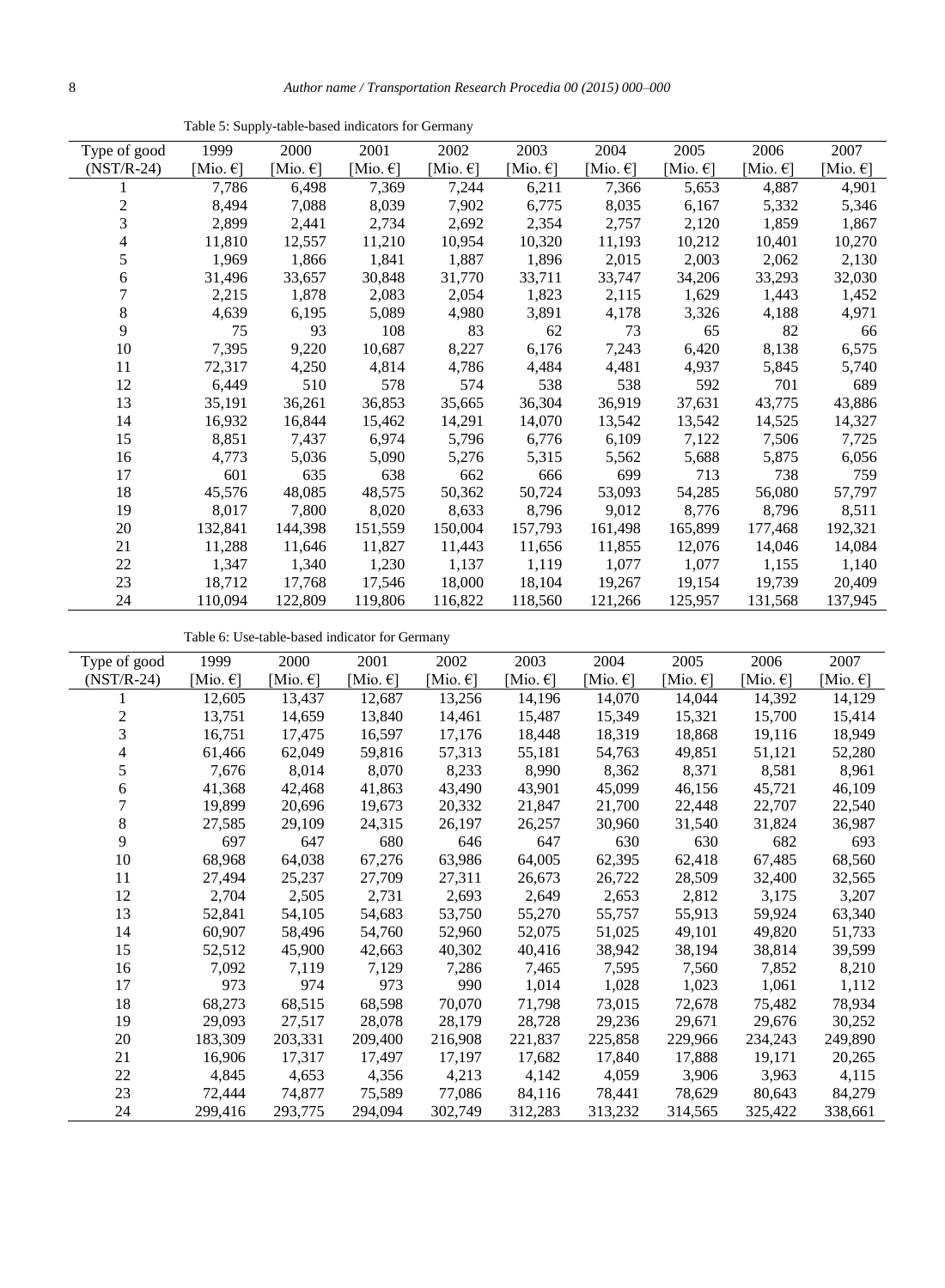| NST/R<br>Code  | Commodity                                                                      | based<br>on | $R^2$ | $p(m=0)$ | significance<br>level | share of<br>freight<br>volume<br>(2007) |
|----------------|--------------------------------------------------------------------------------|-------------|-------|----------|-----------------------|-----------------------------------------|
| $\mathbf{1}$   | Cereals                                                                        | use         | 0.31  | 0.119    |                       | 1.0%                                    |
| $\overline{c}$ | Potatoes, fruits and vegetables                                                | supply      | 0.067 | 0.500    |                       | 0.9%                                    |
| 3              | Live animals, sugar beet                                                       | use         | 0.344 | 0.097    | 90%                   | 0.8%                                    |
| 4              | Wood and cork                                                                  | use         | 0.252 | 0.168    |                       | 2.8%                                    |
| 5              | Textiles, textile articles                                                     | supply      | 0.152 | 0.299    |                       | 0,5%                                    |
| 6              | <b>Foodstuff and animal fodder</b>                                             | use         | 0.911 | 0.000    | 95%                   | 10.2%                                   |
| 7              | Oil seeds and oleaginous fruits and fats                                       | supply      | 0.70  | 0.005    | 95%                   | 0.7%                                    |
| 8              | Solid minerals fuels                                                           | supply      | 0.369 | 0.083    | 90%                   | 2.7%                                    |
| 9              | Crude petroleum                                                                | supply      | 0.311 | 0.119    |                       | 0.0%                                    |
| 10             | <b>Petroleum products</b>                                                      | use         | 0.568 | 0.019    | 99%                   | 5.0%                                    |
| 11             | Iron ore, iron and steel waste                                                 | use         | 0.049 | 0.566    |                       | 2.8%                                    |
| 12             | Non-ferrous ores and waste                                                     | use         | 0.134 | 0.333    |                       | 0.3%                                    |
| 13             | <b>Metal products</b>                                                          | use         | 0.828 | 0.001    | 95%                   | 4.8%                                    |
| 14             | Cement, lime, building materials                                               | use         | 0.89  | 0.000    | 95%                   | 5.1%                                    |
| 15             | <b>Crude and manufactured minerals</b>                                         | use         | 0.981 | 0.000    | 95%                   | 33.4%                                   |
| 16             | <b>Natural and chemical fertilizers</b>                                        | use         | 0.447 | 0.049    | 99%                   | 1.0%                                    |
| 17             | Coal chemicals, tar                                                            | use         | 0.529 | 0.026    | 99%                   | 0.1%                                    |
| 18             | <b>Chemicals</b>                                                               | use         | 0.355 | 0.090    | 90%                   | 6.7%                                    |
| 19             | Paper pulp and waste paper                                                     | use         | 0.153 | 0.298    |                       | 1.0%                                    |
| 20             | Transport equipment, machinery,<br>engines                                     | supply      | 0.967 | 0.000    | 95%                   | 4.0%                                    |
| 21             | <b>Manufactures of metal</b>                                                   | use         | 0.831 | 0.001    | 95%                   | 1.5%                                    |
| 22             | Glass, glassware, ceramic products                                             | use         | 0.67  | 0.007    | 95%                   | 0.5%                                    |
| 23             | Leather, textile, clothing                                                     | supply      | 0.762 | 0.002    | 95%                   | 4.9%                                    |
| 24             | <b>Miscellaneous articles</b>                                                  | supply      | 0.917 | 0.000    | 95%                   | 9.8%                                    |
|                | Share of transported freight statistically explained by the economic indicator |             |       |          |                       | 91.2%                                   |

Table 7: Correlation between transported tons per type of good and the economic indicator for Germany

What is behind the power of explanation for the correlations? We discuss this in the next chapter.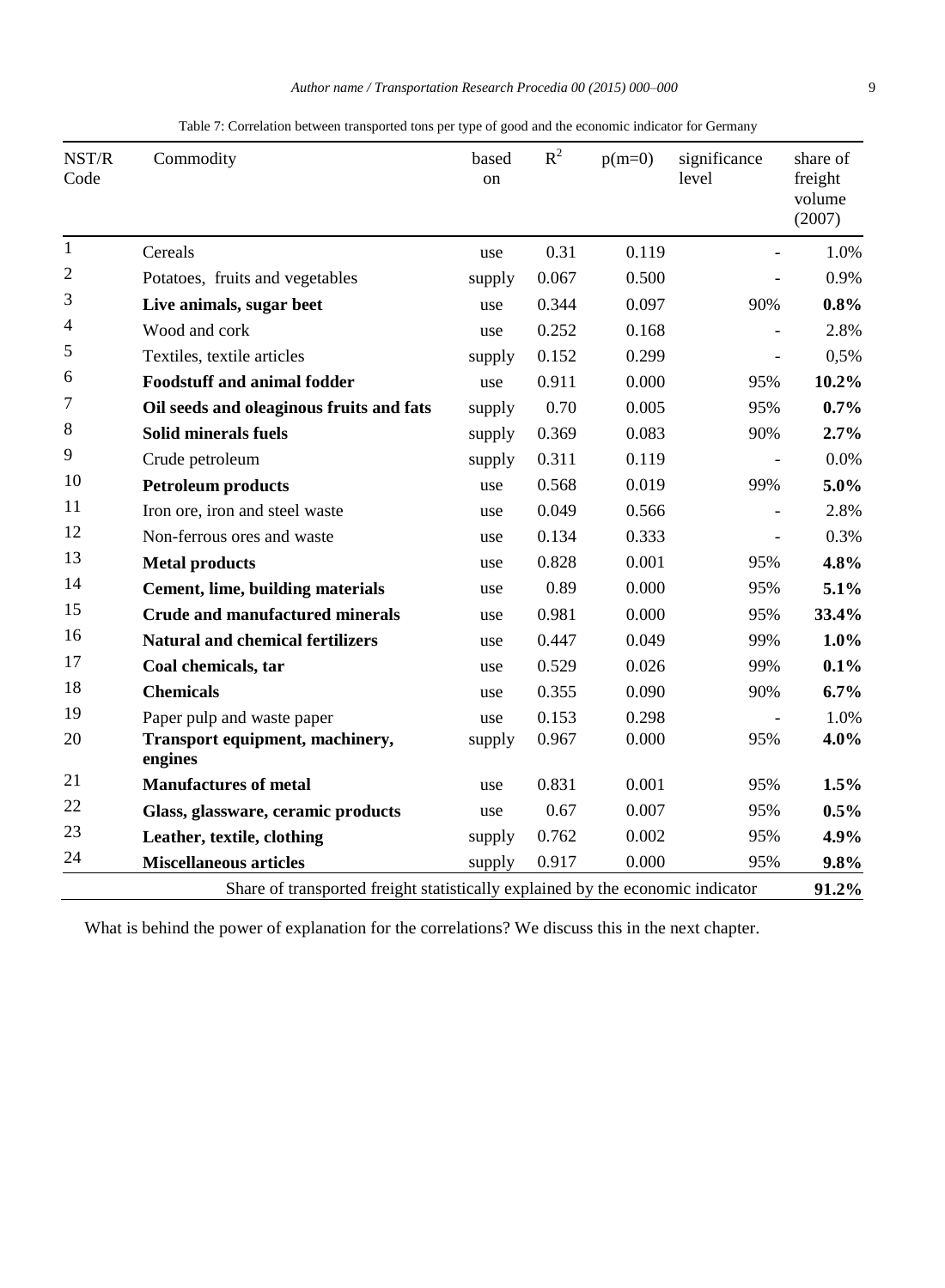

Figure 1: Graphical examples of the regression analysis referred to Table 7 for supply (blue) and use (red) table based EI

#### **5. Discussion of the results of the method of disaggregated weighted GVA**

It is noticeable for the commodities which have a high  $R^2$  that the correlation is mostly given in the supply- as well in the use-based calculations. However, in the consideration of both results, the use tables reveal better results in total in terms of  $\mathbb{R}^2$ . This could be because the weighting of different industries plays a more important role in use tables than in supply tables, where just few industries are relevant (mainly were CPA = NACE). The weighting of different industries seems to be a relevant and better method than to use just one or a few main industries. Moreover,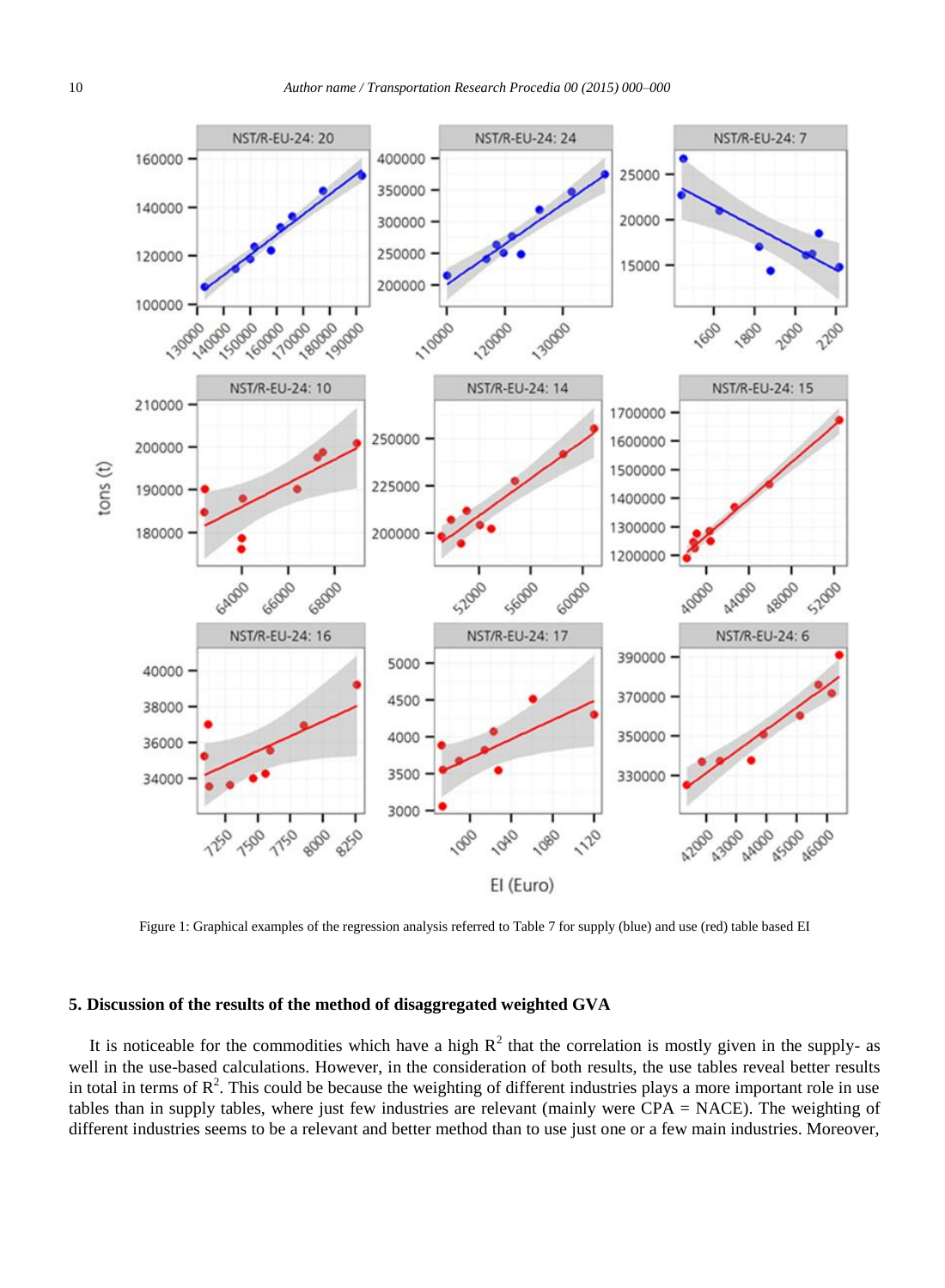upon closer examination of the data, we see that the tonnage is less volatile in that case than in those of commodities with a low  $R^2$  (e.g. Type of good nr. 10 'vs.' 24). Furthermore we have done another test where we analysed the correlation between the indicator and just the domestic German tonnage (without import and export contributions). In this case the results are similar for the explainable commodities, in tendency slightly worse, however. But this result is expected with an SUT and GVA including imports and exports.

In fact, we are lacking empirically in some areas, and cannot definitively say why some commodities are explainable and others are not. However, with the described observations we can discuss aspects of the answer.

- Natural resources are more expensive when they become scarce, and cheaper when they are plentiful. For example, in the case of vegetable goods (e.g. types of goods 1 and 2), a bad season means high prices but less transported goods and a good season means the opposite. The price itself is negotiated on the market, sometimes influenced by speculation on the stock market. Companies can use stored input materials to reduce the influence of market prices by season or speculations. That could explain why either the SUT or GVA contains the familiar fluctuations rather than the tonnage.
- Price decrease/increase for commodities over years is another possible reason. For example, cereals (NST/R-24 type of good 1), whose tonnage is nearly constant (-5%) between 1999 and 2007 in Germany; the indicator, however, sank by 37% on the supply side (see Table 5) and is slightly growing (+12%) on the use side (see Table 6). Displacement of production and value added change as a consequence of globalization/international division of labour; increasing efficiencies etc. are possible influencing factors.
- Taking into account the handling in the transport of goods. In economic tables, the commodity is counted if the owner changes what influences the developed indicator. In transport tables the commodity is counted in each transport leg. Therefore the same unit of commodity can be counted several times. Logistics matters here: the logistics concepts and handlings behind the commodity groups have to be investigated more to come to an adequate consideration of complex transport chains. We can observe a general increasing integration of logistics functions in transport processes.
- The bridge matrix, which converts CPA-classified goods into NST/R-24-classified goods, is a great uncertainty. As noted before, there is no opportunity to prove the factors. However we varied the β by  $+/-$ 10% with no significant change in the results. The robustness of the results gives confidence in the bridge matrix.

We applied the transported tons in our research. That implies that all the handlings of a commodity over all modes and means is included, although not logistics. The use of a logistics network, the choice of mode and means as well as the creation of forwarder-receiver-pairs are examples for remaining modelling tasks and logistics modules inside transport models. In our perspective, to use the transported tons and not the produced tons eases the modelling process partly because the amount which has to be transported is congruent to the official transport statistics.

Ultimately we found correlations with our methodology for 91% of the amount of transported goods in the case of Germany. For the remaining 9% the methodology does not work – new approaches are needed. Furthermore, the empirical knowledge must be enhanced to explain the correlations and the non-correlations as well.

In the last chapter we outline the upcoming research task from this investigation.

#### **6. Conclusion**

We investigated the correlation of disaggregated GVA and the amount of transported goods in this paper. A method was introduced where the weighted GVA of industries to specific products is used to describe economic activity. In the case of Germany, a correlation between this economic indicator and the amount of total transported type of goods is significantly high for 91% of the goods. This correlation is also robust, as an additional analysis has shown – the analysis with the domestic German amount of transported goods.

The guiding research question in this paper was: How can we translate economic activity into freight transportation? With the provided methodology, a possible solution is shown which is able to translate 91% of the 24 transported types of goods (NST/R-24 classified) in Germany by the economic activity of 59 industries. The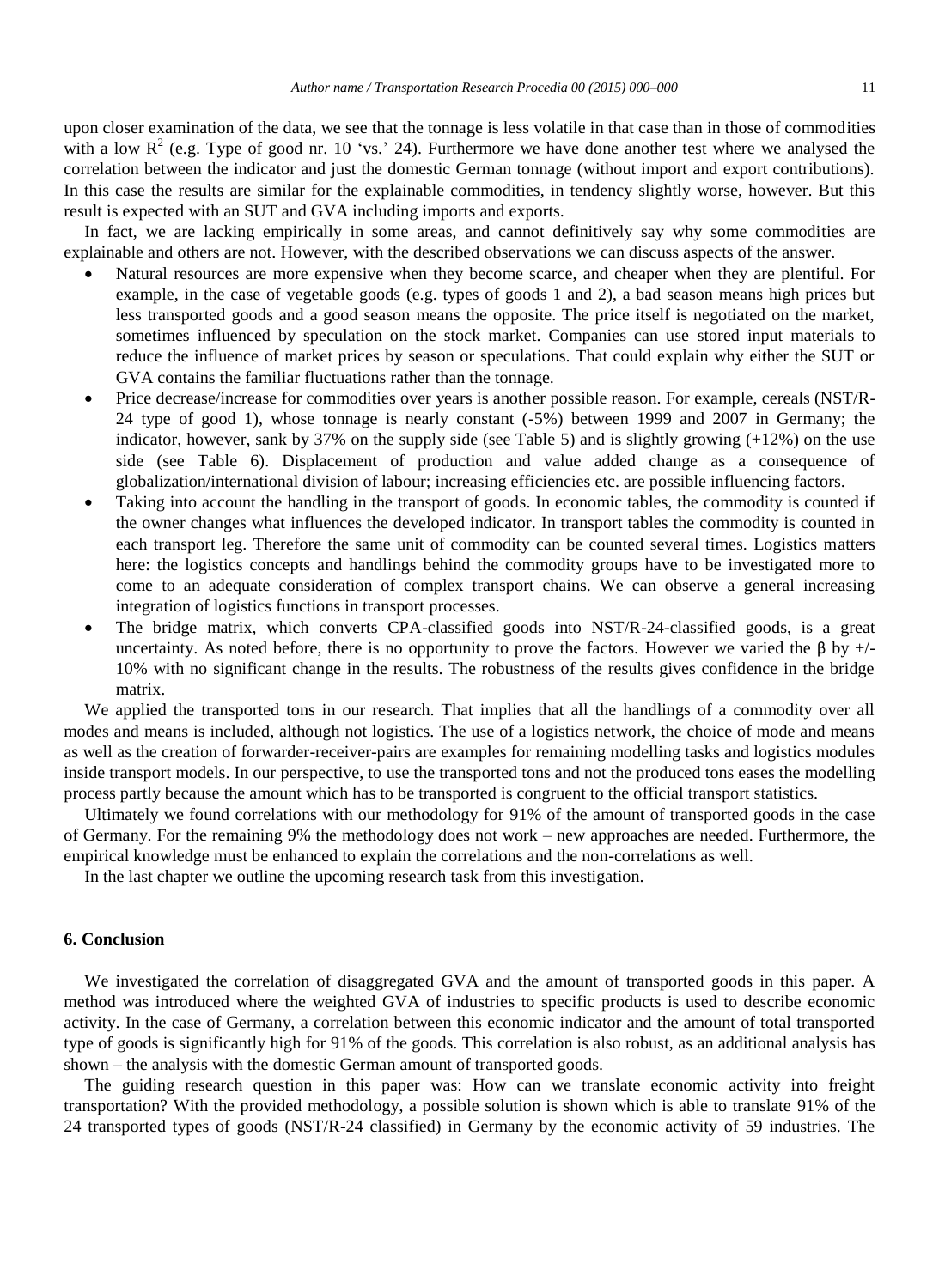identified correlations are strong and therefore we can expect to be suited for forecast intensions. No correlations are found for about 9% of the goods. In general this results show how coupled the transport to economy really is. We just need to use the right indications to reveal this correlation. However, both the correlation and the non-correlation open a need for further research.

- We discussed the results but ultimately we see importance in giving further attention to the reasons why some product groups can still be explained while others cannot. A deeper look to specific market data, market characteristics, production accounts but also the constitution of classes of goods (e.g. NST/R-24) and transportation characteristics including logistics issues are necessary and a future scientific task.
- Moreover it is important to test the methodology and the indicator for other European countries than Germany. A comparison of the result will be possible because we deployed just public available data from EUROSTAT.
- A regional investigation, on federal state or NUTS 3 level would also be desirable. Especially for SCGE or MRIO modelling needs and for European wide model needs is this investigation reasonable.
- The logistics issue, which is a separated module in most of the freight models, has to be investigated in terms of the implementation of our empirical findings into freight models. Logistics as a sensible reactive module must sustain in freight models. However, its significance as the translation toolbox 'from money flows to transport flows' could be changed.

In future we will be able to use new statistic data, based on the NST-2007 classification. This classification will ease the elaboration of economic statistical data and transport statistical data because of a simplified transformation key. In our research, we needed help from a bridge matrix to overcome the mismatch of both statistics and unfortunately that introduces a source of uncertainty. However, the availability of time series with new classifications still needs time.

#### **References**

- Amtsblatt der Europäischen Gemeinschaften, 1998. Verordnung (EG) Nr. 1172/98 des Rates vom 25. Mai 1998 über die statistische Erfassung des Güterkraftverkehrs. Anhang D. Luxembourg.
- EUROSTAT, 2008. Eurostat Manual of Supply, Use and Input-Output Tables, Eurostat Methodologies and Working papers, 2008 Edition. Luxembourg
- EUROSTAT, 2012. Data set 'Annual road freight transport, by type of goods and type of transport (1000 t, Mio Tkm), until 2007 [road\_go\_ta7tg]', download on 29.01.2014 at: http://epp.eurostat.ec.europa.eu/portal/page/portal/statistics/search\_database
- EUROSTAT, 2013a. Data set 'Germany\_Suiot\_100831.xls', download on 21.11.2013 at: http://epp.eurostat.ec.europa.eu/portal/page/portal/statistics/search\_database
- EUROSTAT, 2013b. Data set 'National Accounts by 60 branches volumes [nama\_nace60\_k]', download on 06.12.2013 at: http://epp.eurostat.ec.europa.eu/portal/page/portal/statistics/search\_database
- EUROSTAT, 2013c. Data set 'Railway transport Goods transported, by group of goods until 2007 based on NST/R (1 000 t, million tkm) [rail\_go\_grgood7]', download on 29.01.2014 at: http://epp.eurostat.ec.europa.eu/portal/page/portal/statistics/search\_database
- EUROSTAT, 2013d. data set 'Transport by type of good (1982-2007 with NST/R) [iww\_go\_atygo07]', download on 29.01.2014 at: http://epp.eurostat.ec.europa.eu/portal/page/portal/statistics/search\_database
- EUROSTAT, 2014. RAMON. Correspondence Tables. URL: http://ec.europa.eu/eurostat/ramon/relations/index.cfm?TargetUrl=LST\_REL (last access at 13.01.2014)
- Holguin-Veras, J., Jaller, M., Destro, J., Ban, X., Lawson, C., Levinson H. S., 2011. Freight generation, freight trip generation, and the perils of using constant trip rates. Transportation Research Record: Journal of the Transportation Research Board 2224, 68-81.
- Hovi, I. B. and Vold, A., 2003. An overview over the national freight model for Norway. Conference on National and International Freight Transport, Helsingør, Denmark, 2003.
- Intraplan, BVU, 2014. Verkehrsverflechtungsprognose 2030 Los 3: Erstellung der Prognose der deutschlandweiten Verkehrsverflechtungen unter Berücksichtigung des Luftverkehrs (Forschungsprojekt im Auftrag des Bundesministeriums für Verkehr und digitale Infrastruktur - FE.Nr. 96.0981/2011). München.
- ITP, BVU, 2007. Prognose der deutschlandweiten Verkehrsverflechtungen 2025 (Forschungsprojekt im Auftrag des Bundesministeriums für Verkehr, Bau und Stadtentwicklung – FE-Nr. 96.0857/2005). München and Freiburg.
- iTREN-2030 (Integrated transport and energy baseline until 2030): The iTREN-2030 Integrated Scenario until 2030. Deliverable 5 of iTREN 2030. Fraunhofer-ISI, Karlsruhe, Germany 2010.
- IWH, 2006. Regionalisierte Wirtschafts- und Außenhandelsprognose für die Verkehrsprognose 2025 Daten und Methoden Schlussbericht (Forschungsprojekt im Auftrag des Bundesministerium für Verkehr, Bau und Stadtentwicklung). Halle (Saale).